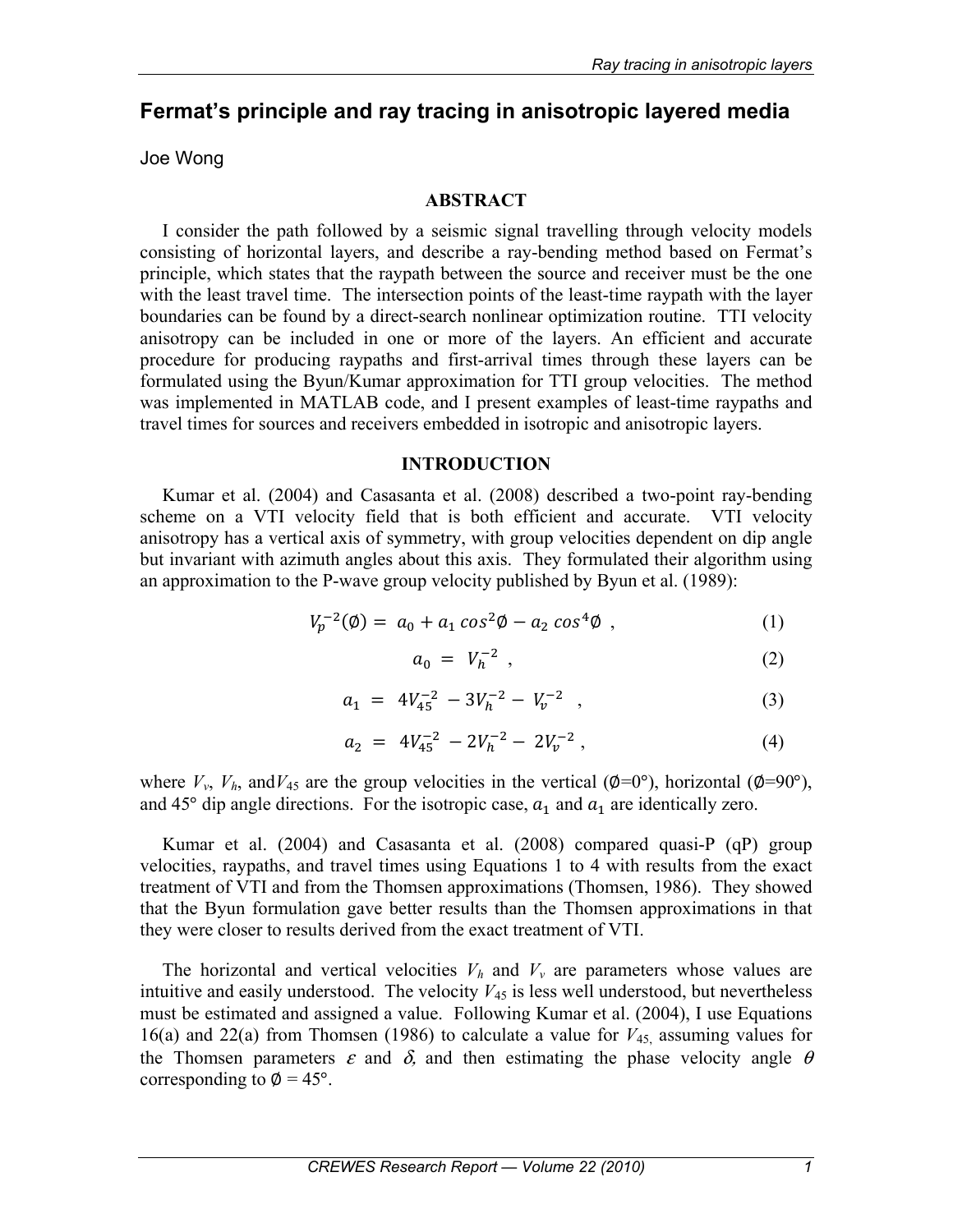If we maintain VTI anisotropy, but tilt the symmetry axis by an angle  $\varphi$  in the x-z plane, we have tilted transverse isotropy (TTI). Equation 1 still applies, but the angle  $\emptyset$ changes to  $(\emptyset + \varphi)$ ,

$$
V_p^{-2}(\emptyset) = a_0 + a_1 \cos^2(\emptyset + \varphi) - a_2 \cos^4(\emptyset + \varphi) \tag{5}
$$

Expanding  $cos(\phi + \varphi)$ , we have:

$$
\cos(\phi + \varphi) = \cos(\phi)\cos(\varphi) - \sin(\phi)\sin(\varphi) \tag{6}
$$

Because the depth coordinate is defined to be positive downwards, angles  $\varphi$  and  $\varnothing$  are referenced to a down-pointing vertical vector. Positive  $\varphi$  rotates the VTI axis of symmetry counter-clockwise.



FIG. 1. qP group velocity  $V_n(\emptyset)$  based on Equation 6, with  $V_h$  =3000 m/s,  $V_v$  =2400 m/s, and *V*<sub>45</sub> = 2585 m/s. Red dots are VTI velocities; yellow dots are TTI velocities.

Figure 1 displays examples of group velocity  $V_p(\emptyset)$  based on the Byun/Kumar formulation for traverse anisotropy. VTI occurs if the tilt angle  $\varphi$  equals  $0^{\circ}$ , and TTI results when the tilt angle  $\varphi$  is set to 30°.

Figure 2 shows rays and arrival times for a subsurface source and a set of subsurface receivers through a homogeneous medium. Raypaths are shown as blue lines. Arrival times for the isotropic case with velocity of 3000 m/s are compared with those for VTI anisotropy ( $\varphi = 0^{\circ}$ ), and for TTI anisotropy ( $\varphi = \pm 30^{\circ}$ ). The  $V_h$ ,  $V_v$ , and  $V_{45}$  parameters are those for Figure 1. The TTI minimum arrival times are shifted up and down from the horizontal raypath position due to the change in the orientation of the maximum velocity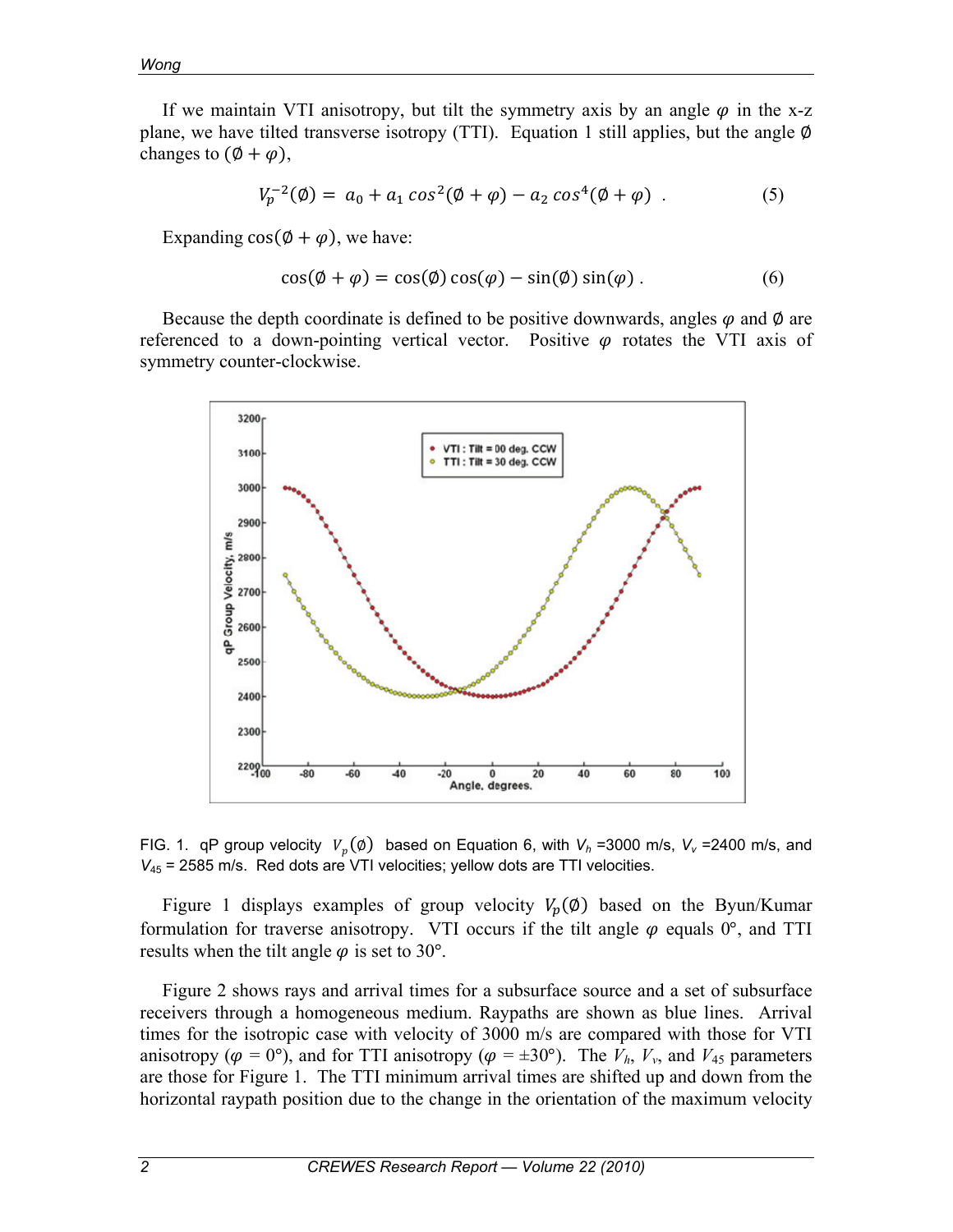$(V_h)$  axis. This behavior needs to be account for when analyzing and interpreting seismic arrival time moveouts, as is done, for example, in NMO analysis, in crosswell velocity tomography, and in microseismic hypocenter location.



FIG. 2. Comparison of arrival times for homogeneous isotropic and TI media. The red curve shows arrival times for the isotropic case. The blue dots are arrival times with tilt angles of -30°,  $0^\circ$ , and  $+30^\circ$  for the axis of symmetry of the TI anisotropy.

## **TWO-POINT RAY TRACING IN LAYERED VELOCITY MEDIA**

Um and Thurber (1987) reported a raypath perturbation technique for two-point ray tracing through 2D heterogeneous velocity fields. I consider a similar ray-bending technique designed to be used for horizontally-layered media, in which any of the layers may exhibit TTI velocity anisotropy.

Figure 3 shows the case of two horizontal boundaries between three zones with different velocities. We wish to determine the travel path taken by a seismic signal in going from the source S through the interface to the receiver R. The source has coordinates  $(x_s, z_s)$ , while the receiver has coordinates  $(x_r, z_r)$ . The intersection point at the each of the interfaces has coordinates  $(x_i, z_i)$ .

The path has straight line segments in each of constant velocity zones, but will be bent at the interfaces. The bending occurs in such a way that the total path must conform to Fermat's principle, which states that the path must be one of least time. Two-point ray tracing reduces to determining the coordinates  $(x_i, z_i)$  of the intersection points, given that the path must be one of least time.

$$
\cos(\phi) = \frac{\Delta z}{\sqrt{(\Delta x^2 + \Delta z^2)}} \tag{7}
$$

$$
\sin(\emptyset) = \Delta x / \sqrt{(\Delta x^2 + \Delta z^2)} \tag{8}
$$

Equations 7 and 8 express  $cos(\phi)$  and  $sin(\phi)$  in terms of the lengths of the straightline ray segment between boundaries. Using them, Equation 5 is then cast in a form convenient for ray tracing through horizontal layers, with or without velocity anisotropy.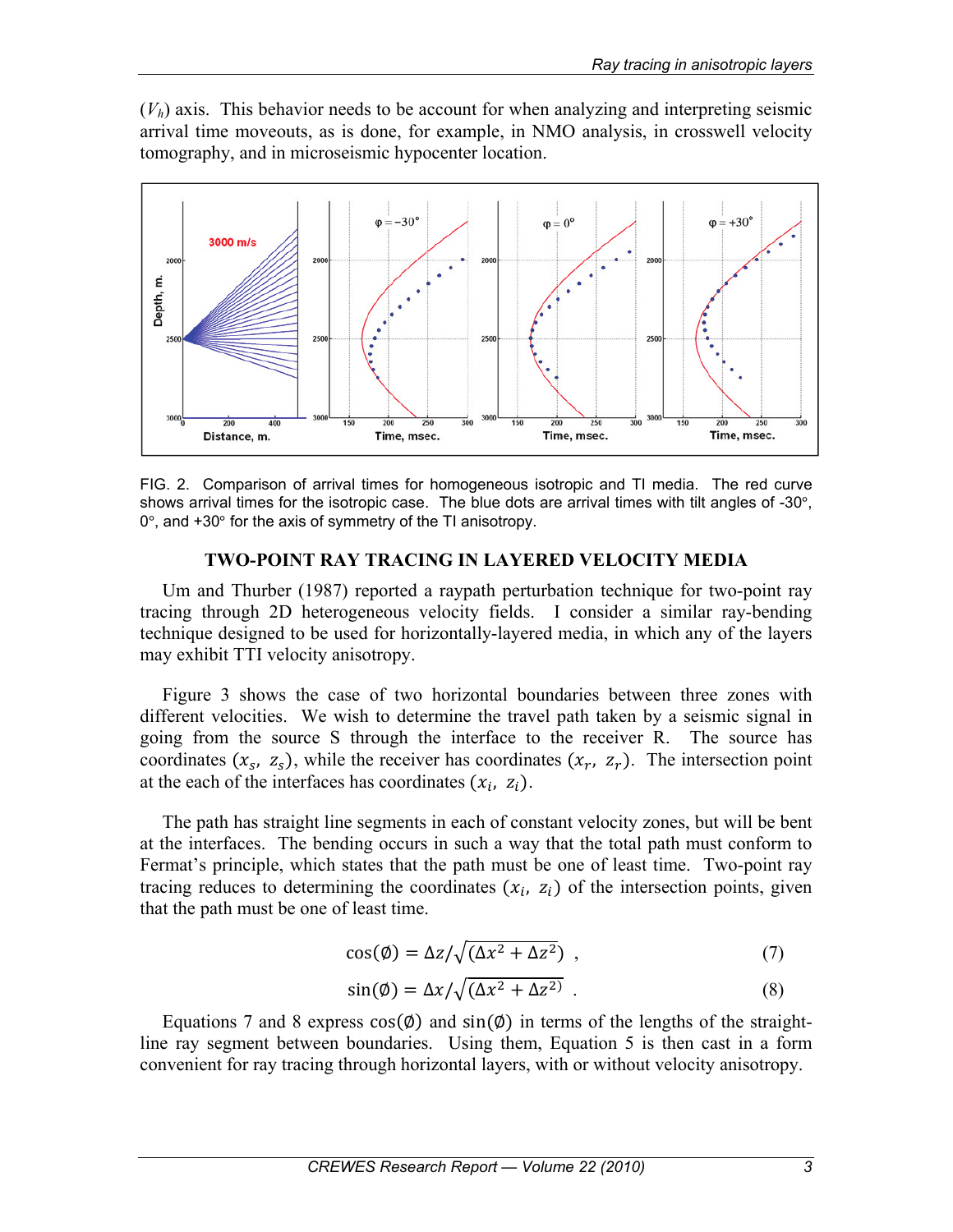

FIG. 3. Schematic of two-point ray tracing in layered media between a subsurface source S and a subsurface receiver R. All the layers have isotropic velocities except for the layer between 2400 m and 2600 m. This low velocity zone represents an anisotropic shale layer with VTI parameters of  $V_h$  =3000 m/s,  $V_v$  =2400 m/s, and  $V_{45}$  = 2585 m/s.

The length of the line segment between the source S and the intersection point 1 is

$$
l_1 = \sqrt{(x_1 - x_s)^2 + (z_1 - z_s)^2} \ . \tag{9}
$$

The length of the line segment between intersection points 1 and 2 is

$$
l_2 = \sqrt{(x_2 - x_1)^2 + (z_2 - z_1)^2} \ . \tag{10}
$$

The length of the line segment between the receiver R and point 2 is

$$
l_3 = \sqrt{(x_r - x_2)^2 + (z_r - z_2)^2} \,. \tag{11}
$$

The total travel time is

$$
t = u_1 l_1 + u_2 l_2 + u_3 l_3 \tag{12}
$$

where  $v_i$  and  $u_i = 1/v_i$  are the seismic velocities and slownesses, respectively.

The source coordinates  $(x_s, z_s)$  and the receiver coordinates  $(x_r, z_r)$  are fixed. The depths  $z_1$  and  $z_2$  of the interfaces are also fixed. The only variables are the horizontal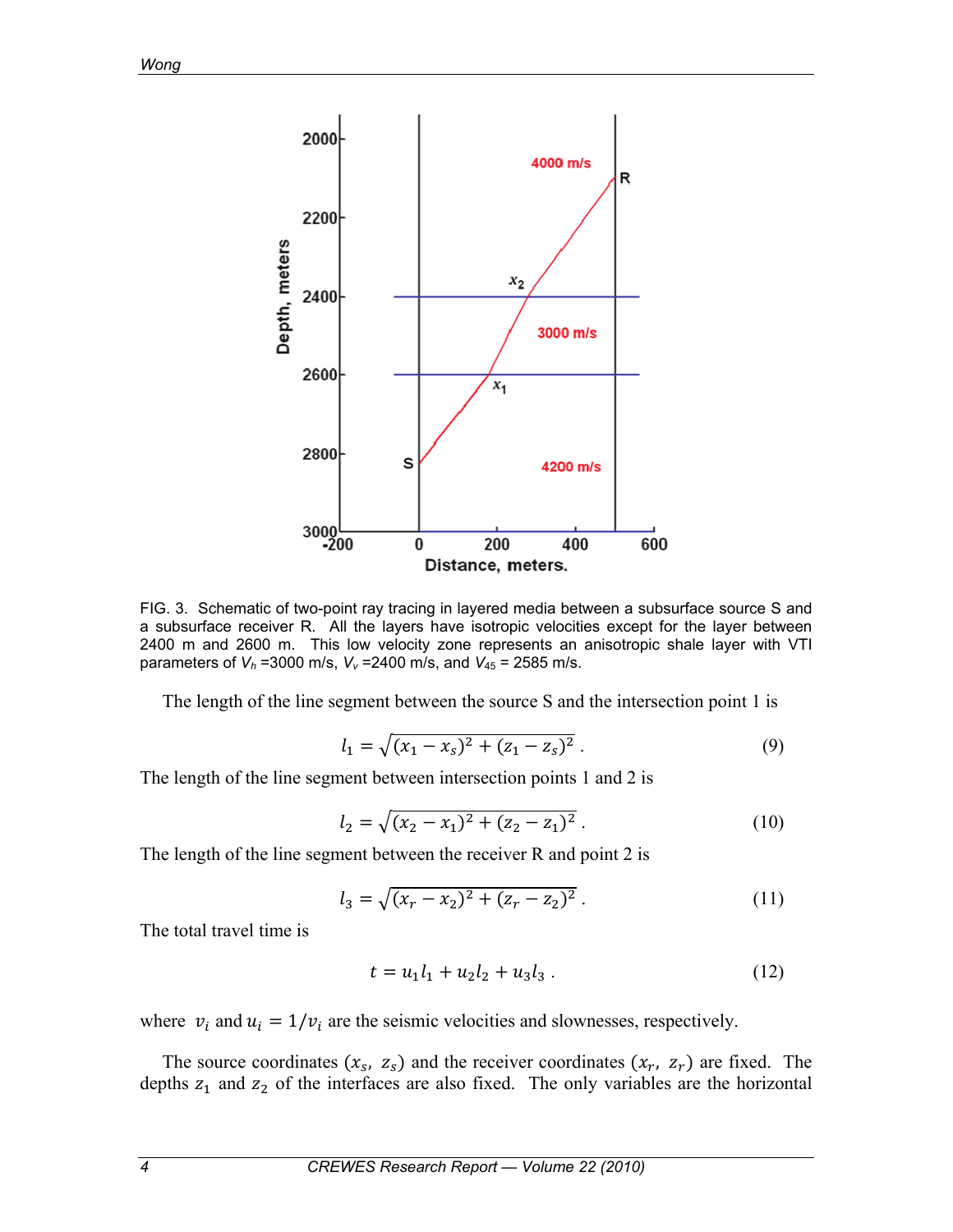coordinates  $x_1$  and  $x_2$  of the intersection points. If the path has minimum time, then the derivative of t with respect to  $x_1$  and  $x_2$  must be zero, i.e.:

$$
u_1(x_1 - x_s)/l_1 - u_2(x_2 - x_1)/l_2 = 0,
$$
\n(13a)

$$
u_2(x_2 - x_1)/l_2 - u_3(x_r - x_2)/l_3 = 0,
$$
 (13b)

Since

$$
(x_1 - x_s) / l_1 = \sin \phi_1 , \quad (x_2 - x_1) / l_2 = \sin \phi_2 , \tag{14}
$$

$$
(x_r-x_2)/l_3 = \sin \phi_3 ,
$$

where  $\varphi_1$ ,  $\varphi_2$ , and  $\varphi_3$  are incident and refracted angles, we have

$$
u_1 \sin \theta_1 = u_2 \sin \theta_2 = u_3 \sin \theta_3 \tag{15}
$$

This is Snell's law stating that the horizontal component of slowness (the ray parameter) is continuous across the interfaces. Equations 14 and 12 show the equivalence of Fermat's principle and Snell's law.

In order to find the minimum time path, I must determine the intersection coordinates  $x_1$  and  $x_2$ . This can be done either by using nonlinear optimization directly on Equation 12 to minimize  $t$ , or by employing a Newton-Raphson procedure to solve the system of nonlinear Equations 13a and 13b. Taking the first approach, I apply an iterative directsearch scheme similar to the pattern search algorithms described by Kolda et al. (2003) to find  $x_1$  and  $x_2$ . The search begins with a set of starting values obtained by drawing a straight line between the source S and receiver R (see Figure 3).

Equation 12 can be expanded to include multiple layers. If source and receiver cross *n*  boundaries, the total travel time would be the sum of  $(n+1)$  terms of the form  $u_i l_i$ :

$$
t = u_1 l_1 + u_2 l_2 + u_3 l_3 \dots + u_{n+1} l_{n+1} \tag{16}
$$

Moreover, TTI anisotropy can be included into one or more of the layers by defining  $u_i$ with equations 1 to 8 using appropriate values for the tilt angle  $\varphi$  and the velocities  $V_{\nu}$ , *Vh*, and*V*45. Again, I find the Fermat raypath by using a direct search method to locate the intersection coordinates  $(x_i, z_i)$  that minimize the travel time t. Two checks may be used to ensure that the solutions  $x_i$  correspond to the minimum travel time:

- 1. At an intersection point  $x_i$ , the slowness  $u_i(x_{i+1} x_i)/l_i$  parallel to the interface must be equal on both sides of the layer boundary.
- 2. The first derivatives (determined numerically) of t with respect to each  $x_i$  must be zero or very close to zero.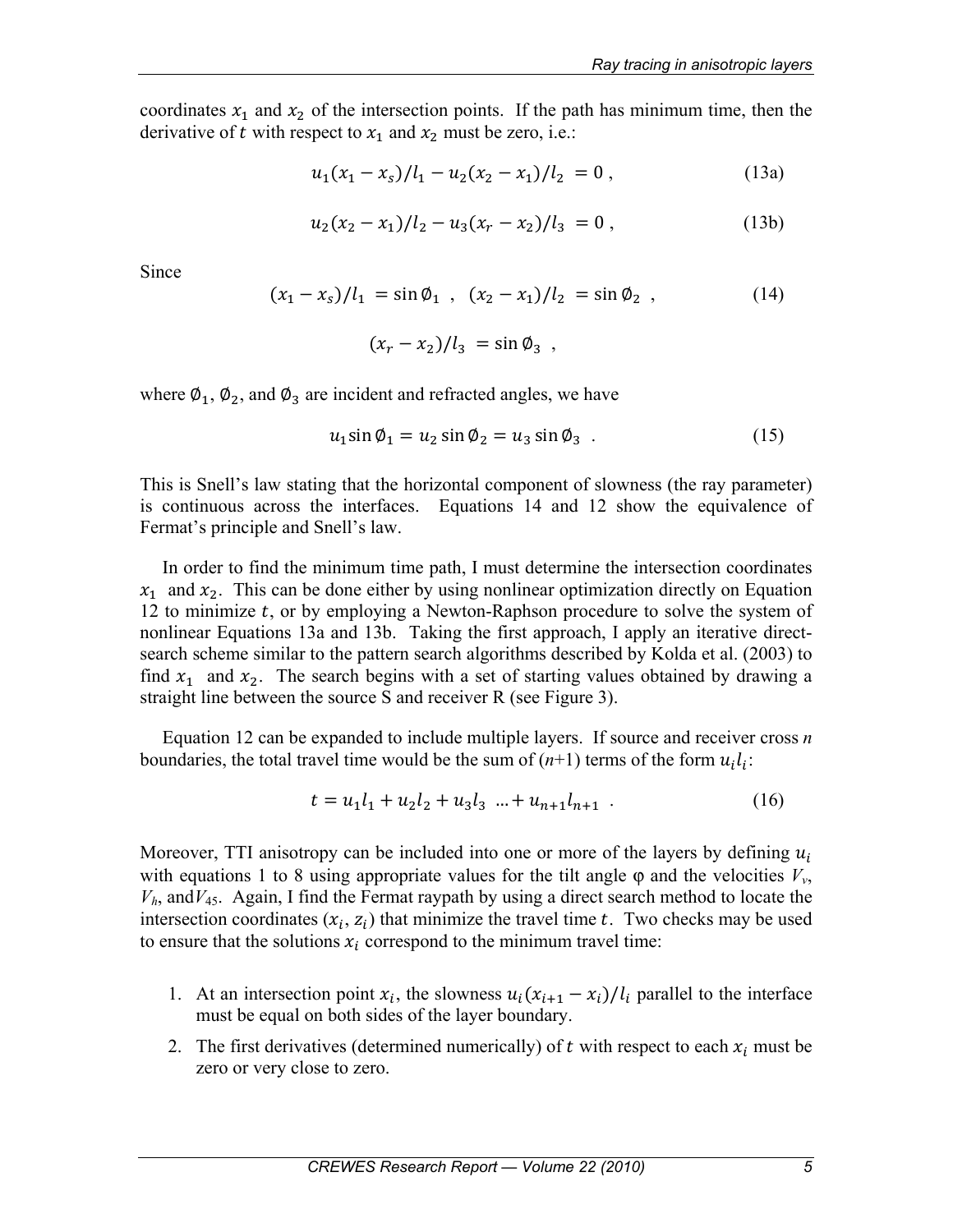### **RESULTS**

The alternative to a two-point ray bending method for tracing a ray from a given source location to a given receiver location is the shooting method. The shooting method involves launching a ray at a particular take-off angle. As it encounters each boundary, the ray changes direction in order to maintain continuity of the ray parameter and conform to Snell's Law. The ray stops at a prescribed boundary (a borehole or the surface of the earth), and the end points may be far from a desired receiver position.



FIG 4. Left: rays traced from a source and 20 receivers embedded in a layered isotropic velocity model. Right: comparison of travel times from two-point ray tracing (green points) with those from shooting (red curve).

In order to obtain a travel path and time for a desired receiver, rays with different launch angles must be initiated so that their end positions span the desired receiver locations. Travel times at the desired receivers are then obtained by interpolation. Accurate interpolation of travel times through complex heterogeneous media may require many different rays to be launch. Thus, the shooting technique is inefficient when data for only a few receivers are needed, and interpolation errors may occur in shadow zones where the launched ray end points are sparse.

Figure 4 compares the arrival times though a layered medium determined by the shooting method with those produced by two-point ray bending. In this isotropic model, the travel times produced by both methods are identical. Figure 5 displays the travel paths and arrival times for the same velocity layers, but with the low-velocity zone beneath 2400 m now made anisotropic. The VTI parameters are the same as those for Figure 3:  $V_h$  =3000 m/s,  $V_v$  =2400 m/s, and  $V_{45}$  = 2585 m/s. This layer represents shale,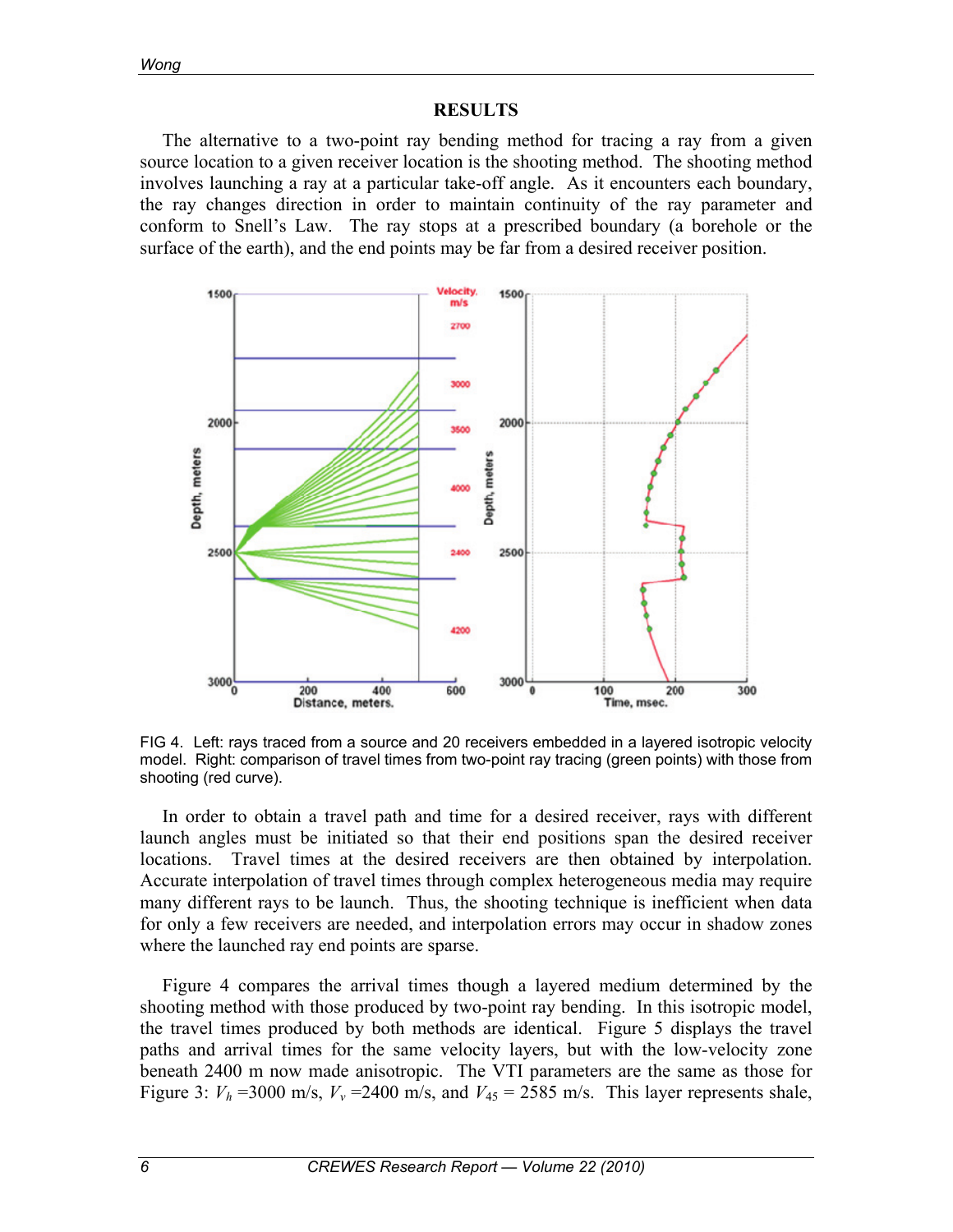

and its velocity of 2400 m/s is the vertical velocity that would be measured by a welllogging tool.

FIG. 5. Raypaths and arrival times for a source in the shale VTI velocity layer. Arrival times for the isotropic model with the shale velocity of 2400 m/s are plotted as the red curve. Blue dots are the arrival times for the layer being VTI with  $V_h$  =3000 m/s,  $V_v$  =2400 m/s, and  $V_{45}$  = 2585 m/s.



FIG. 6. Arrival times for transverse anisotropy in the shale layer for different tilt angles of the symmetry axis with  $V_h$  =3000 m/s,  $V_v$  =2400 m/s, and  $V_{45}$  = 2585 m/s. The red curve represents the isotropic model for which the isotropic shale velocity is 3000 m/s.